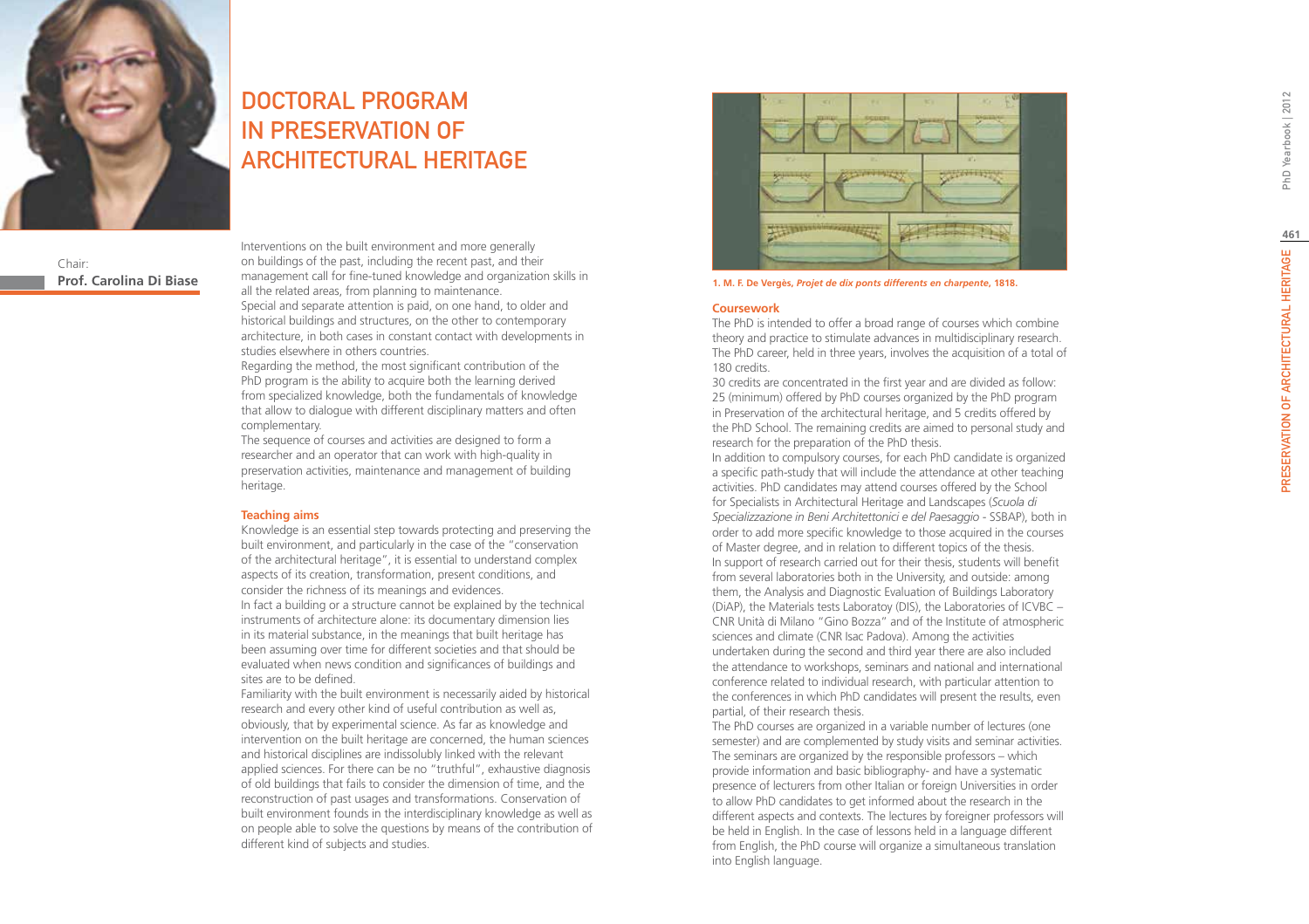

**2. View of the ruins of the temple of Ramses II at Antinoe (Egypt).**

∙ *Strengthening of historical building* of structures and materials deals with analytical and experimental methods for testing the efficiency of structures, including those at particular risk. It includes study and calibration of non-destructive investigative techniques for structural diagnosis, as well as theoretical and experimental study of appropriate non-invasive techniques, amongst them compliance with safety standards for buildings in seismic areas.

- ∙ The *Culture and experiences of heritage preservation* is approached as part of the history of culture getting to contemporary events; as history of the change of the ways of thinking about preservation and its frontiers and change in the expression of different cultural and institutional aspects. Preservation is also considered as history of criteria and types of design and interventions that vary in time, up to the introduction of new intervention techniques, materials and forms between XIX<sup>th</sup> and XX<sup>th</sup> Century.
- ∙ *Construction history* explores the issues of recognizing buildings as a historic source, interpreting how events unfolded at building sites and how production was organized, and showing how construction techniques of the past evolved thanks to the technical know-how of architects and builders, on one hand, and the methods of archaeological stratigraphy, also in elevation, on the other. In parallel students conduct workshop analyses and learn to interpret their findings.
- ∙ *Historical research methodology* aims to outline, through a selection of case-studies, the methodological and research aspects undertaken by researchers connected with different historical

disciplines, with bibliographical readings in relation to the cultural interpretations that have influenced the site transformation during the time.

#### **Research organization and topics**

One of the distinctive features of the PhD course is that it explores issues as yet seldom addressed in the sector of conservation, as a means of developing new contributions to scientific output. Particularly there are analysis of materials of contemporary buildings and their decay, the research of intervention techniques respecting the cultural heritage; the topic could be extended, starting from monumental building, to the wider field of common ones; the heating and plumbing systems of historic buildings, "building physics" (already studied in Germany and France) and the consequent documenting of innovative installations in old buildings with the parallel study of old installations in individual buildings and at urban level.

Experimental and workshop activities about famous buildings or less known are carried out in the Laboratories that collaborates with PhD Doctoral program. Innovative studies are being conducted in this sector, thanks to new research tools: the particular subjects of interest are historic mortars, old concrete, new mortars for masonry restoring. The objective is to find out how they were produced in the past, something little is yet known about, and current possibilities for re-introducing their use, or to research suitable and compatible materials and techniques of interventions.

Other more usual subjects of research and specialized teaching are the economic aspects of conservation, legislation to cultural heritage, archaeological sites and landscape conservation, museology and museography.

The PhD program fosters contacts with government institutions – starting from the Ministry for Cultural Heritage, in its central and regional offices – and with organizations operating across the country in the sector of preservation. Within this framework

several bodies have financed scholarships. Graduates of the PhD program have often found employment in public sector conservation institution at progressively higher levels, as well as in professional practice and in the business world, in specific specialized fields.

| <b>ADVISORY BOARD</b>    |                                                                             |  |
|--------------------------|-----------------------------------------------------------------------------|--|
| Di Biase Carolina        | Politecnico di Milano                                                       |  |
| Bellini Amedeo           | Politecnico di Milano                                                       |  |
| Bon Valsassina Caterina  | Direttore regionale per i Beni Culturali<br>e Paesaggistici della Lombardia |  |
| Boriani Maurizio         | Politecnico di Milano                                                       |  |
| Carpeggiani Paolo        | Politecnico di Milano                                                       |  |
| Chesi Claudio            | Politecnico di Milano                                                       |  |
| Crippa Maria Antonietta  | Politecnico di Milano                                                       |  |
| Faccio Paolo             | Università IUAV, Venezia                                                    |  |
| Forni Marica             | Politecnico di Milano                                                       |  |
| Grimoldi Alberto         | Politecnico di Milano                                                       |  |
| Jurina Lorenzo           | Politecnico di Milano                                                       |  |
| Marani Pietro            | Politecnico di Milano                                                       |  |
| Mirabella Roberti Giulio | Università degli Studi di Bergamo                                           |  |
| Musso Stefano            | Università degli Studi di Genova                                            |  |
| Pesenti Serena           | Politecnico di Milano                                                       |  |
| Pretelli Marco           | Alma mater studiorum Università di Bologna                                  |  |
| Saisi Antonella          | Politecnico di Milano                                                       |  |
| Selvafolta Ornella       | Politecnico di Milano                                                       |  |
| Tedeschi Cristina        | Politecnico di Milano                                                       |  |
| Treccani Gian Paolo      | Università degli Studi di Brescia                                           |  |
| Vassallo Eugenio         | Università IUAV, Venezia                                                    |  |

|  | DOCTORAL PROGRAM BOARD |  |
|--|------------------------|--|
|  |                        |  |

| Giovanna Alessandrini      | già Dirigente di ricerca CNR Centro "Gino Bozza" di Milano                                                     |
|----------------------------|----------------------------------------------------------------------------------------------------------------|
| Francisco Barata Fernandes | Facultade de Arquitectura - Universidade do Porto (Curso de Estudos<br>Avançados em Património Arquitectónico) |
| Luigia Binda               | Politecnico di Milano, esperto di Consolidamento degli edifici storici                                         |
| Dario Camuffo              | CNR ISAC Padova, Esperto in Climatic change, Environmental history                                             |
| Andrè Guillerme            | CNAM - Conservatoire national des arts et métiers (École doctorale<br>Abbé Grégoire), Paris                    |
| Rob P.J. van Hees          | University of Technology, Delft, Professor of Conservation Techniques                                          |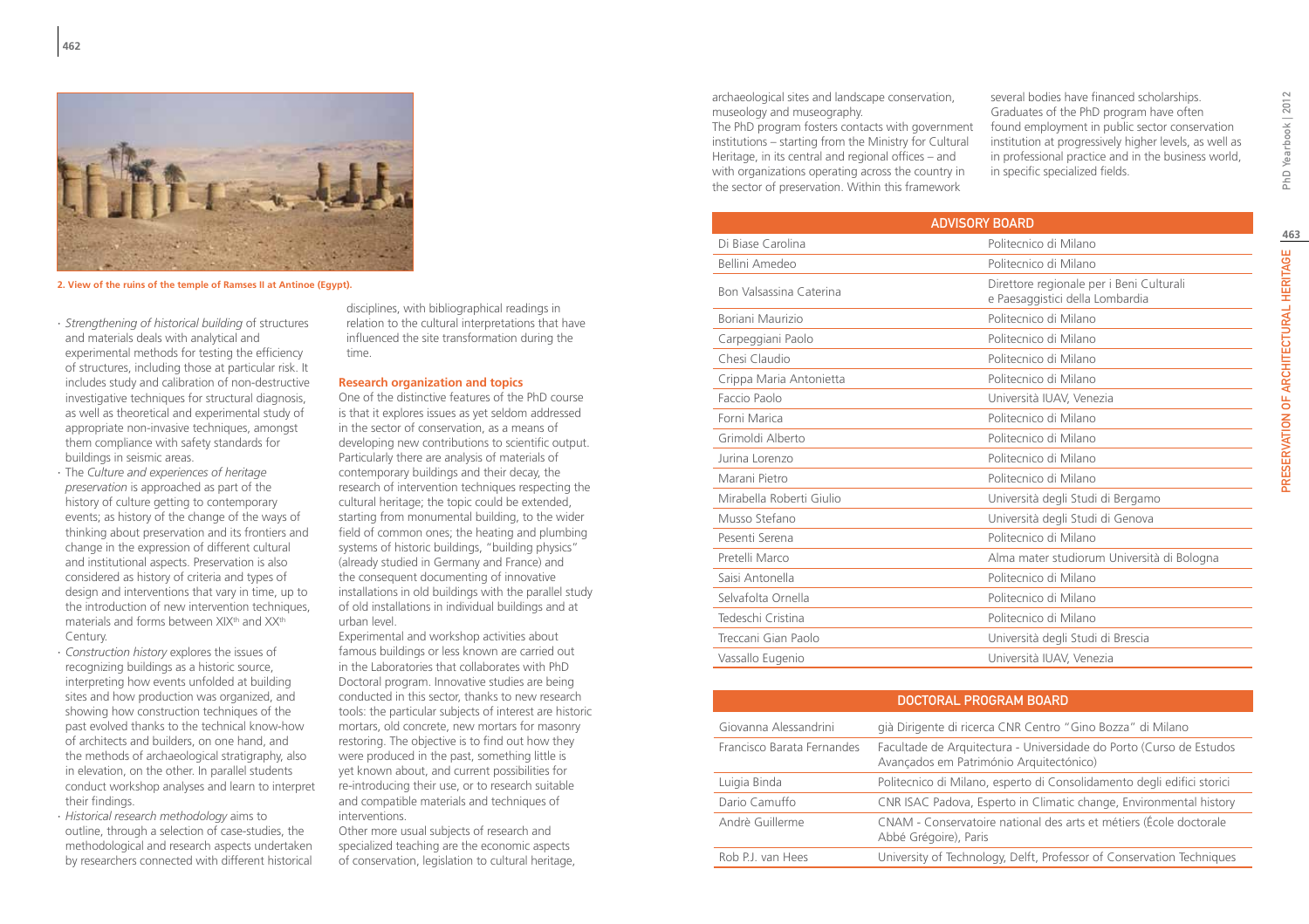## THE COLUMNS OF THE TEMPLE OF RAMSES II at Antinoe. Survey for a construction history of the building

### **Michele Coppola**

This research is a result of the collaboration between the Ph.D. school in Preservation of Architectural Heritage of the Politecnico di Milano and the Italian Archaeological Mission in Antinoe, coordinated by the "G. Vitelli" Papyrological Institute of Florence. The remains of the city of Antinoe are located near the village of El Sheikh Abadah on the right bank of the Nile, in the district of el-Minya in Upper Egypt. The city is known for being founded by Emperor Hadrian in 130 AD on the site where his favored Antinous, according to the tradition, was drowned in the Nile. The Ramesside temple represents the only evidence of the Pharaonic period, older than the roman foundation. The aim of this research is to assist the ongoing study on the temple of Antinoe to deepen the knowledge about the construction history, techniques and materials. The intent is to propose an interdisciplinary, reliable and effective method, able to achieve good results with the use of relatively simple means, that can find a right place in the current dimension of the architectural research on Egyptian monuments. The usual topics of egyptological investigations on the pharaonic architecture were combined with those of the "archeology of architecture". The investigation

focused on 14 columns of the courtyard, where the relief decoration was carved on the stone and plaster layers. Due to the abundant traces of layering these columns can represent many of the evolutionary phases of the building. The work was set in two stages. The first phase (chapters 1-3) consists of a bibliographic study on three main topics. An investigation has focused on (chapter 1) the evolution of documentation methods of the ancient egyptian monuments, from the antiquity until the contemporary period. The aim is to place this study in the current context of architectural research in Egypt and to identify the main methods for the survey on field. The second bibliographic study (chapter 2) analyzes the current knowledge on the construction aspects of the temples in the ramesside period. The last thematic study (chapter 3) deepens the current state of knowledge and studies on the temple of Antinoe. The second phase of the research (chapters 4 and 5) is a field survey. The work on the columns is divided into three progressive and complementary levels, combining the methods deemed most appropriate to the specific features of the temple complex. The first level is aimed at identifying homogeneous groups, by recording qualitative

and quantitative parameters, processed with typological and statistical analysis. In the second level, the stratigraphic method is applied to sample surfaces of the columns. The third level focuses on materials and techniques, with the management of the archaeometric available data and with laboratory analysis on samples of material. The results shed light on some basic steps of the construction history of the temple of Antinoe. At the same time there are some new questions and possible investigations on many aspects of the temple complex, to set several research directions. Reconnected to the existing knowledge on the temple, the field survey has produced results of considerable importance to clarify some aspects of the phases of construction, decoration and transformation. The main processes of construction and decoration have been identified on the various types of columns. In the courtyard, the same model of column was made in different ways (three types of assembly and two types of decoration), with a clear intent of the project. The traces of overlapping actions have been checked with the stratigraphic survey on the surfaces. The standard procedures of realization of the columns have been identified, often finding



**1. West elevation of the entrance colonnade of the courtyard.**



specific solutions (insertion of blocks of stone, additions of varying thickness, removals, rework, repairs). The sequences of some stages of processing have been identified. It was also verified the replacement of some elements made after the collapses. The building materials have been identified quite clearly with macroscopic investigations and laboratory

**post Ramesse II (red Merenptah, green Ramesse III, yellow Ramesse IX).**

**courtyard; decoration interventions 3. Cartouche with the name of Ramses II. Vertical stripe between two scenes.**

analysis, focusing on the stones and their possible provenance. The study of mortars, much more varied, has been organized to assess the possible hypotheses on the mode of production and use. It revealed a production substantially related to the Ramesside phase of construction. There are two basic types of decoration in the columns

of the courtyard, applied differently to construction elements, confirming the action of different teams of builders and decorators. For decoration techniques, the micro-stratigraphic investigation integrated with laboratory analysis has given a preliminary framework quite clear. Some hypothesis have been proposed for the standard work procedures of the first Ramesside site and those related to the later pharaonic additions. The specific aspects of the materials used for the decoration (pigments, organic binders) were outlined with sufficient reliability. A remarkable accuracy of work was aimed at a homogeneous aesthetic result. The techniques are those of the traditional practices of the Ramesside period, with some variations for the later additions. The possibility of continuing this study could provide a perspective for new interpretations of this building. As well, the new directions

of research can contribute to improve the knowledge of the temple architecture of the

ramesside period.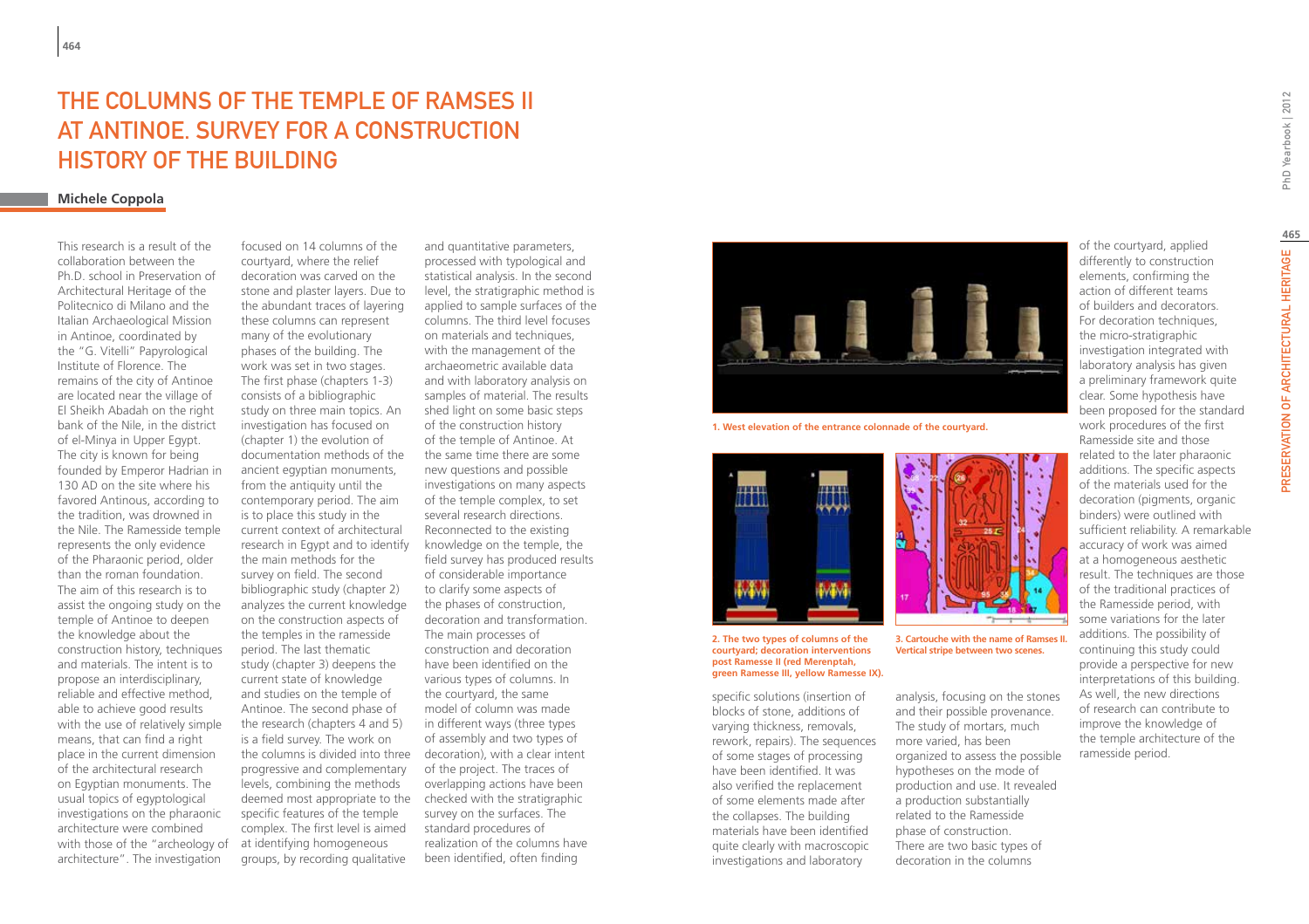## ADMINISTRATION AND USE OF PUBLIC BUILDINGS in Mantua in the eighteenth and Paolo Pozzo, public architect

#### **Verena Frignani**

The research deals with the management and execution of construction activities in public buildings in the former duchy of Mantua, in the century of the Habsburg rule.

The analysis of historiography of the city on eighteenth-century has revealed the presence of different types of writings and an increasing focus on economic and social aspects since the 50s of the twentieth century, when it began to support an analytical study of economic sources about properties to previous descriptions, which historical and literary approach. The interest of the Habsburgs for the territory and the urban core was tied to fiscal opportunities. On the quantitative knowledge of the acquired built heritage is established programs of reform the Habsburgs imposed during the entire century.

On the social level, it is evident the absence of a strong noble class who could take the opportunities of growth and change made by the new government; the aristocracy of the city derived its wealth primarily from rents, so showed no political capacity, no ambitions, nor appeared unable to confront with the emerging elite of officials that the Empire began to train. What takes shape is a photograph of the end of the Ancien Regime, with the necessary transition to a new

social and administrative status, a "modern" State, in which the case of Mantua, declassed in a few years from capital in little imperial province, is symbolic. Also the illuminist renewal of the city's buildings goes along with the directives of the best functionality, thrift, "decoration", of a "good government", especially in the bureaucracy, as in architecture. The function sets the rules of the building facade design, the ornate decoration and pomp are minimized, the rigorous lines communicate order and rational magnificence. They banned wastefulness and the useless luxury, but great weight is given to the possibility of reuse not only the built heritage available, but still material, objects, people (here is the reference for workers "trusted", but also administrators with multiple offices).

Compositional choices were heavily influenced by the presence of the new Academy of Sciences and Fine Arts, built by Maria Theresa in 1752, and his neo-classical orientation. The reorganization of the Academy and the incentives in the public education system promoted by the Habsburgs, were an other expression of a wider program of renewal, and new curricula were aimed at increasing the advantage of the State. It should be noted that the

interest of the Habsburgs for a real strategy on the buildings proved to be imminent just following the suppression of former convents and monasteries, in the second half of the century, when the substantial real estate assets which had become available to the *Regia Camera* was intended for public office. In this strategy, were reaffirmed values that put the State to serve the common good of all citizens, were enhanced the most functionality and administrative efficiency, the effectiveness of interventions, the need for economy and rejection of luxury, the development of a "decoration", moral and urban, which is expressed in the order. Architectures in Mantua have been extensively studied in many architectural aspects, but often were omitted purely concrete data, relative to the construction site, materials used, their supply and procurement. However, it's clear the necessity of a confrontation with this type of information, less "aulic", as representative of a single design implemented on all branches with the same objective. In this set of procedures, the executive operations, even the most humble and customary, corresponded to criteria dictated by a plant much deeper and broader, involving all spheres of the Habsburg state system,

the willingness of the Court, the administrative directives, guidelines for interventions to the buildings, until directions for the proper functioning of warehouses and public yards. This good organization of the State was governed from the bottom up, for example, those warehouses of building materials offering the possibility to store and reuse resources: wood, stone, lime, iron, etc. The research focuses on the exploration of new sources, the potential that these - the archive of *Scalcheria* primarily - expresses and the objective the inquiry is aiming at. Archive data are processed to a specific treatment that describes the process of intervention on the public buildings: the decisionmaking phase, the competent organs, the design choices, the supply of materials, the execution of the payments. The prerogative of a research like this, that uses a fund large and internally differentiated, is the possibility of being open to multiple continuations and insights, both through an expansion in the acquisition of quantitative data and through a multidisciplinary discussion of the information collected. Buildings owned and operated by the *Regia Camera*, a sort of State property, is called *fabbriche camerali.* In the case of ownership of the former duchy passed under Hapsburg rule there is a significant twofold distinction. The emperor, compared to Ferdinando Carlo, was not only the ruler against which the last Gonzaga was guilty of felony, but it was also his cousin and successor, so that the goods were confiscated in the imperial properties were

partly allodial property of which Charles V was heir. Moreover, in the former Duchy, the separation between ownership of the Gonzaga family and property of the city had never existed; allodial heritage and public buildings merged together in the Habsburg.funds. The management of this heritage was held the prerogative of the *Magistrato Camerale*, century old organ. To it, represented by the *Prefetti delle Acque* and *Periti camerali* (public technicians) was entrusted with the responsibility of building works construction, maintenance, demolition, including the process of organization and supervision of the yard. The description of the operation of the *Magistrato*, with the various tasks assigned to the *Questori*, management practices, reporting lines, positions and offices, has allowed to represent a specific theme, largely unexplored: the organization of the sector of public works in the Ancien Regime. In Mantua, it is interesting to note that this area only with the advance of the eighteenth century has assumed a gradual specificity. The very birth of the idea of a government property, finally divided by the personal assets, brought a substantial contribution to the activity of the public technician. The figure of the *Prefetto delle Acque*, always been linked to the hydraulic and infrastructural needs of the territory, gained increasing importance dealing with architectures and monuments: for example, Moscatelli and Borsotto realized several parochial churches, whose plan expressed the State control over

the Church, gradually increasing. The expansion of government powers, in addition to suppression of the monasteries, still increased the State property, introducing new categories of buildings and determining the rise in construction activity, primarily intended as reuse and maintenance. This also led to a more conscious separation of technical tasks and administrative decisions, namely to a greater definition of the duties of the figures involved procedure in the action on the buildings.

The figure of Paolo Pozzo, *Perito camerale,* but also architect and professor of the Academy, leads to many of the issues mentioned above, and well expresses the image of the new "official" at the service of the State, entered into an institutional and political mechanism which interprets and enhances the values. He is the conduit between State apparatus and Academy, not only because its excellent students are among the best executors and assistants in many construction sites, but also because he concretes the strategy of public works used as a training tool.

**467**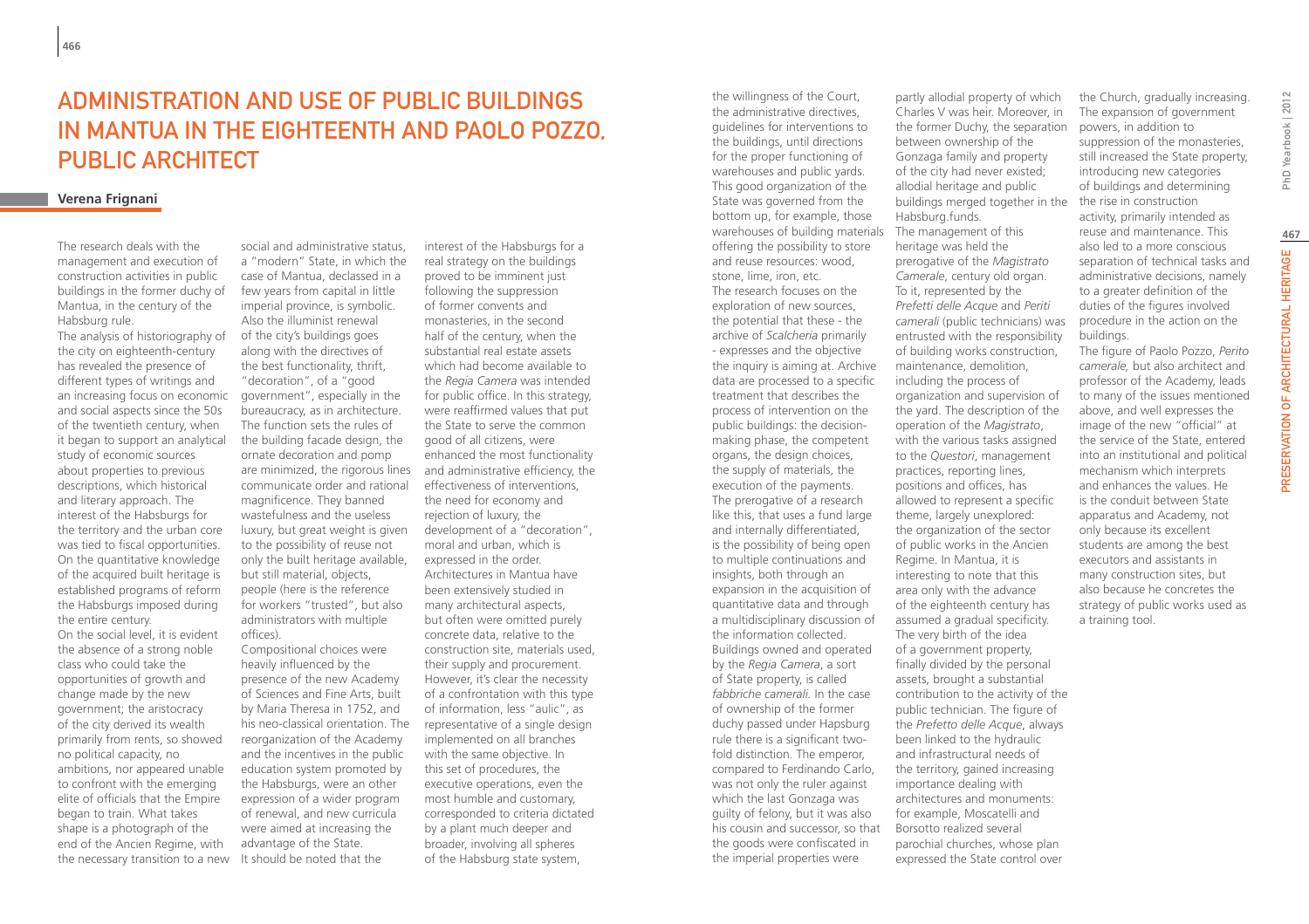# **LIVING IN MANTUA BETWEEN** THE 16<sup>TH</sup> AND THE 18TH CENTURY: the Gonzaga di Vescovato

### **Giulio Girondi**

Bentivoglio, one of the daughters by a main court with a loggia, The cadet line of the Gonzaga dynasty – originally called "*del Borgo*" from the location of the family palace in the "*contrada del Borgo*" – was born at the end of the 15<sup>th</sup> century with Giovanni, the third child of marquis Federico 1st and Margherita of Bavaria. Giovanni Gonzaga was born in 1474 and in 1491 married Laura of Giovanni 2nd lord of Bologna. Since his youth, Giovanni served his family as a courtier and held important diplomatic roles; however, he is now well known as a soldier rather than an ambassador. Giovanni served different Italian and foreign lords: the kings of Naples and France, the Emperor, the dukes of Milan and the Republic of Venice. In particular, the "*M[archio] A[rmiger]*" – as he called himself in his commemorative medals – served both Ludovico il Moro and Massimiliano Sforza during the two falls of the Duchy of Milan. Giovanni Gonzaga was even a patron. The first notice of his palace dates back to 1496. A letter between Giovanni and Duke Ercole d'Este of Ferrara testifies that the well-known artist Lazzaro Grimaldi worked inside Giovanni's palace, decorating a room in 1502; perhaps a memory of these frescoes could be a fragment, recently attributed to Grimaldi, now housed in the Museum of

the Ducal Palace of Mantua. In addition to this, documents testify a strict relationship between Giovanni Gonzaga and the workshop of Lorenzo Costa. This palace was, perhaps, the biggest private house in Renaissance Mantua. Documents indicate the borders of the property and the general lay out of the plan, characterized two small courts and a garden, clearly recognizable in the *Urbis Mantuae Descriptio* (1596) by Gabriele Bertazzolo. The palace had a great hall at the first floor that Giovanni Gonzaga used not only for his own family, but even to set up comedies and to host court ceremonies: we should mention a great party in 1516, when the palace was furnished with leathers and tapestries belonging to the Duke of Urbino. Giovanni Gonzaga inherited the feud of Poggio Rusco in 1479; in the next years, the Duke of Milan Massimiliano Sforza awarded him the feuds of Piadena, Calvatone, Spineta, Belgioioso (1513) and Castelditone (1514), but Giovanni lost all these feuds after Vescovato. the fall of the Duchy of Milan. In 1519 Giovanni Gonzaga bought from the Gonzaga of Novellara the five-sixth of the feud of Vescovato, near Cremona. Giovanni Gonzaga died in 1523. His widow inherited the palace in Mantua, while his male sons randomly divided his other



#### **1. The Rocca in Vescovato. The plan with "changes to do" drawn in 1690. (Archivio di Stato di Mantova, De Moll, b. 44).**

properties. Sigismondo (born in 1499) inherited the feud of Vescovato, but he died only in 1530. His only male son, also called Sigismondo, was born in 1530; in 1546 he sold this feud to Emilia Gambara, a noblewoman from Brescia, but few years later he took action against her because in 1546 he was only sixteen. The "*lite grande*" ended at end of the 16<sup>th</sup> century when the Emperor declared Sigismondo 2<sup>nd</sup> sons (Carlo, Giordano, Guido Sforza, Fulvio and Francesco) lords of

The *de facto* lordship of the Gambara was characterized by artistic patronage. For example, the parish church was adorned by frescoes by Malosso (now lost) and a new palace (also lost) was built near the church. In addition to this, even the rock was completely restored, as

testified by the main façade – which still shows late Renaissance eaves – and by the loggia in the courtyard, which was mentioned in an inventory dated 1583. Perhaps, even another inventory dated 1617 and a map drawn at the beginning of the 17<sup>th</sup> century describe the late Renaissance rock, before its baroque transformation fully explained by a drawing dated 1690 and by 18<sup>th</sup> century inventories. All the sons of Sigismondo 2<sup>nd</sup> lived together in the palace "*sul Borgo*" only for few years: this palace was dived in 1580 and in the next years Giordano and Carlo built new patrician residences. Fulvio and Guido Sforza remained in the family house up to 1602, when documents testify that the noblemen lived in the "*contrada*" of the Unicorn. In 1603 the duchess Margherita Gonzaga bought the palace to built the new convent of Saint Orsola (demolished in 1930). Guido Sforza perhaps lived in the house originally built by Andrea Mantegna (in the "*contrada*" of the Unicorn) that his son, Pirro Maria 1st, bought from Duke Vincenzo 1st in 1607. However, documents testify that Pirro Maria 1<sup>st</sup> lived not only in this palace, but even in the house of his mother-inlaw Felicita Guerrieri Gonzaga in the "*contrada*" of the Bear. Pirro Maria 1<sup>st</sup> bough a palace near Felicita's house, but when in 1611 she transferred into a new residence, Pirro Maria 1st came back to live in the house of Mantegna. In the next years, the nobleman completely transformed the Renaissance house into a baroque palace, but he lived here only for few years. Indeed, he transferred into

Lugi Gonzaga died in 1626. This palace was originally built by Giovanni Battista Guerrieri Gonzaga, secretary of Duke Vincent 1<sup>st</sup>, between 1597 and 1600. The palace is fully described in the *post mortem* inventory of the nobleman, drawn up in 1604. Scholars have attributed the architecture of the palace to the ducal "*prefetto*" Antonio Maria Viani, while documents testify that the interior decorations were executed by Orazio Lamberti, a collaborator of Viani. Moreover, a very strict relationship between Giovanni Battista Guerrieri Gonzaga and Antonio Maria Viani is documented: in particular, the nobleman, as a ducal secretary, had to control Viani's work during the making of the new Ducal Apartment. Pirro Maria 1<sup>st</sup> Gonzaga was a very important courtier in Baroque Mantua: he was the ambassador who tried to legitimate, in front of the Emperor, the transition of the Duchy of Mantua from the Gonzaga dynasty to the Gonzaga Nevers line; but unfortunately Pirro Maria 1<sup>st</sup> died in Vienna in 1628. His *post mortem* inventory, drawn up in 1629, is a very useful document to understand his economical assets. The inventory mentioned properties inherited from the father-inlaw of his father Guido Sforza in Veneto – the Campigli farm of Bettone, near Vicenza – and other goods properly of the Gonzaga di Vescovato: the house in the "*contrada*" of the Unicorn, bought by the gentleman in 1607 from the Duke Vincenzo 1<sup>st</sup>, the farm in the Te island (acquired by Pirro Maria 1st in 1622 from the Duke Ferdinando

Felicita's house when her son

Gonzaga), the farm at Tabellano (acquired by Guido Sforza, Pirro Maria's father) and the "*corte di Porthiolo*", with a "*palazzo da padrone*".

The farm of Portiolo was acquired in 1528 by Sigismondo 1<sup>st</sup> Gonzaga di Vescovato from the "*Prepositura*" of the monastery of San Benedetto in Polirone, then headed by Federico Gonzaga, Sigismondo's uncle. Almost certainly, the farm had a mansion, as the Latin term "*viridarium*" (used to describe the garden in 1528) seems suggest. The house, characterized by a small tower mentioned in the inventory of 1567, was transformed into a "palace" at the end of the 16<sup>th</sup> century by Fulvio Gonzaga. In the next decades, new works were commissioned by Pirro Maria 1st, but his new palace remained unfinished because of the death of the nobleman, as testified by his *post mortem* inventory. Pirro Maria's son, Ottiavio 1<sup>st</sup> Gonzaga di Vescovato, completely transformed the mansion, building a new larger baroque palace. A letter by Ottavio 1<sup>st</sup> to Duke Carlo 2<sup>nd</sup> Gonzaga Nevers testifies that the architectural works began in 1661, while a letter by the painter Salvatore Castiglione – the brother of the well-known ducal artist Giovanni Benedetto, called Greghetto – testifies that the "*bellissimo palazzo nuovamente eretto*" was almost completely finished in 1662, even if works for the baroque garden continued till 1700. The general lay-out of the palace is described by two watercolors drawn in 1690 for Pirro Maria 2<sup>nd</sup>, the son of Ottavio 1<sup>st</sup>, and by 18<sup>th</sup> century inventories.

PhD Yearbook | 2012